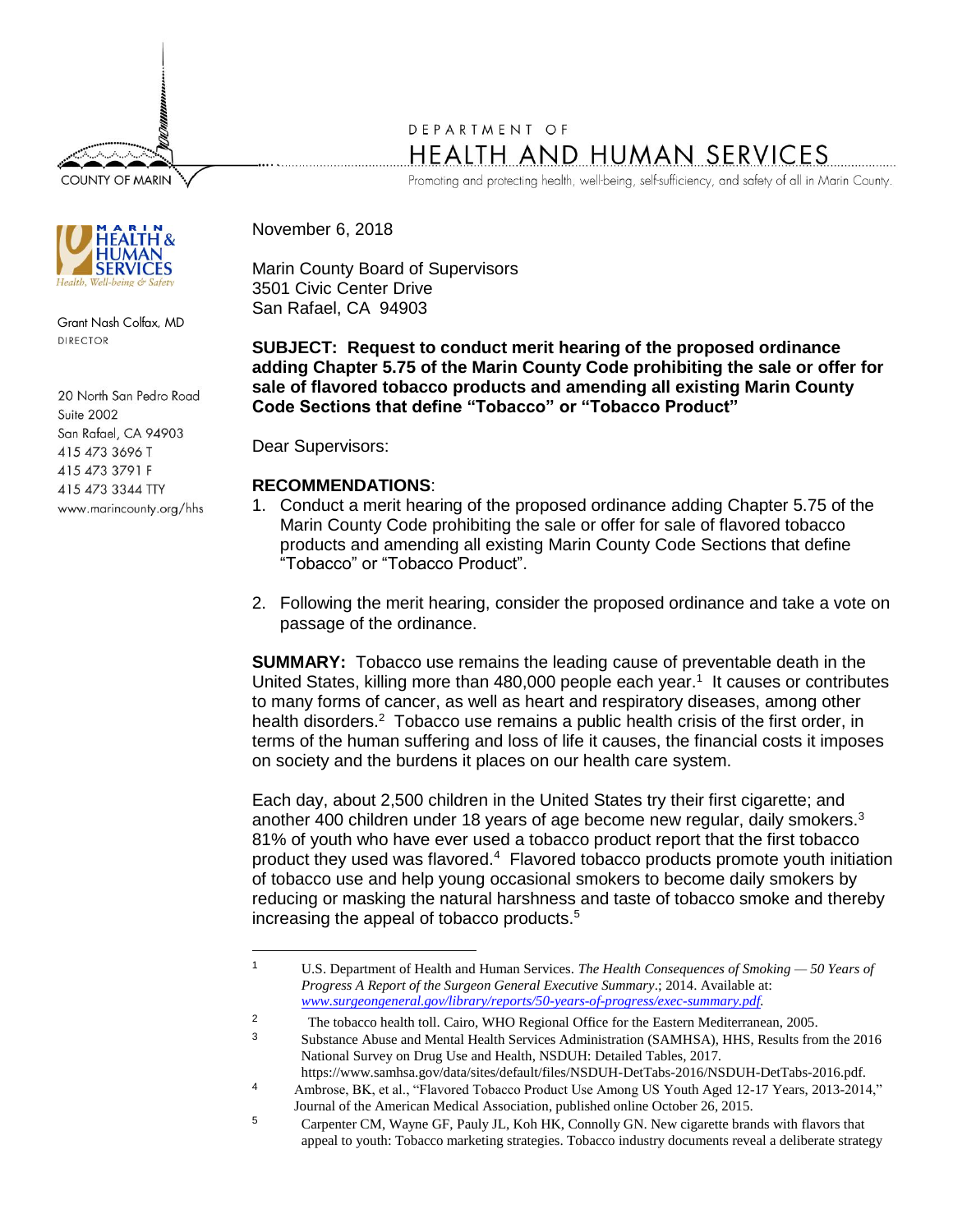$\overline{a}$ 

Tobacco companies have used flavorings such as mint and wintergreen in smokeless tobacco products as part of a "graduation strategy" to encourage new users to start with tobacco products with lower levels of nicotine and progress to products with higher levels of nicotine.<sup>6</sup> It is therefore unsurprising that young people are much more likely to use menthol-, candy- and fruit-flavored tobacco products than adults, including not just cigarettes but also cigars, cigarillos, and hookah tobacco.<sup>7</sup> Data from the National Youth Tobacco Survey indicate that more than two-fifths of U.S. middle school and high school smokers report using flavored little cigars or flavored cigarettes.<sup>8</sup> In U.S Centers for Disease Control and Prevention has reported a more than 800% increase in electronic cigarette use among middle school and high school students between 2011 and 2015.<sup>9</sup> Nicotine solutions, which are consumed via electronic smoking devices such as electronic cigarettes are sold in thousands of flavors that appeal to youth, such as cotton candy and bubble gum.<sup>10</sup>

- <sup>6</sup> Hersey JC, Ng SW, Nonnemaker JM, et al. Are menthol cigarettes a starter product for youth? *Nicotine Tob Res.* 2006;8(3):403-413. doi:10.1080/14622200600670389. Wackowski O, Delnevo CD. Menthol cigarettes and indicators of tobacco dependence among adolescents. *Addict Behav.* 2007;32(9):1964- 1969. doi:10.1016/j.addbeh.2006.12.023. U.S. Department of Health and Human Services Office of Disease Prevention and Health Promotion. *Preventing Tobacco Use Among Youth and Young Adults A Report of the Surgeon General*. 2012. *www.surgeongeneral.gov/library/reports/preventing-youthtobacco-use/*.
- 7 U.S. Department of Health and Human Services Office of Disease Prevention and Health Promotion. *Preventing Tobacco Use Among Youth and Young Adults A Report of the Surgeon General*. 2012. *[www.surgeongeneral.gov/library/reports/preventing-youth-tobacco-use/.](http://www.surgeongeneral.gov/library/reports/preventing-youth-tobacco-use/)* King BA, Dube SR, Tynan MA. Flavored cigar smoking among U.S. adults: Findings from the 2009-2010 national adult tobacco survey. *Nicotine Tob Res.* 2013;15(2):608-614. doi:10.1093/ntr/nts178. Villanti AC, Richardson A, Vallone DM, Rath JM. Flavored tobacco product use among U.S. young adults. *Am J Prev Med.* 2013;44(4):388-391. doi:10.1016/j.amepre.2012.11.031. Substance Abuse and Mental Health Services Administration. *The NSDUH Report: Recent Trends in Menthol Cigarette Use*. Rockville, MD; 2011. *www.samhsa.gov/data/sites/default/files/WEB\_SR\_088/WEB\_SR\_088/WEB\_SR\_088.htm*.
- <sup>8</sup> King BA, Tynan MA, Dube SR, Arrazola R. Flavored-little-cigar and flavored-cigarette use among U.S. middle and high school students. *J Adolesc Heal.* 2014;54(1):40-46. doi:10.1016/j.jadohealth.2013.07.033.
- 9 Singh T, Arrazola RA, Corey CG, et al. Tobacco Use Among Middle and High School Students United States, 2011–2015. *MMWR Morb Mortal Wkly Rep.* 2016;65(14):361-367. doi:10.15585/mmwr.mm6514a1.
- <sup>10</sup> Cameron JM, Howell DN, White JR, Andrenyak DM, Layton ME, Roll JM. Variable and potentially fatal amounts of nicotine in e-cigarette nicotine solutions. *Tob Control.* 2014;23(1):77-78. doi:10.1136/tobaccocontrol-2012-050604. U.S. Department of Health and Human Services Office of

to add flavors known to appeal to younger people. *Health Aff.* 2005;24(6):1601-1610. doi:10.1377/hlthaff.24.6.1601. Lewis MJ, Wackowski O. Dealing with an innovative industry: A look at flavored cigarettes promoted by mainstream brands. *Am J Public Health.* 2006;96(2):244-251. doi:10.2105/AJPH.2004.061200. Connolly GN. Sweet and spicy flavours: new brands for minorities and youth. *Tob Control.* 2004;13(3):211-212. doi:10.1136/tc.2004.009191. U.S. Department of Health and Human Services Office of Disease Prevention and Health Promotion. *Preventing Tobacco Use Among Youth and Young Adults A Report of the Surgeon General*. 2012.

*[www.surgeongeneral.gov/library/reports/preventing-youth-tobacco-use](http://www.surgeongeneral.gov/library/reports/preventing-youth-tobacco-use/)*/. King BA, Dube SR, Tynan MA. Flavored cigar smoking among U.S. adults: Findings from the 2009-2010 national adult tobacco survey. *Nicotine Tob Res.* 2013;15(2):608-614. doi:10.1093/ntr/nts178. Nelson DE, Mowery P, Tomar S, Marcus S, Giovino G, Zhao L. Trends in smokeless tobacco use among adults and adolescents in the United States*. Am J Public Health.* 2006;96(5):897-905. doi:10.2105/AJPH.2004.061580. Food and Drug Administration. *Preliminary Scientific Evaluation of the Possible Public Health Effects of Menthol Versus Nonmenthol Cigarettes.* 2013.

*www.fda.gov/downloads/ScienceResearch/SpecialTopics/PeerReviewofScientificInformationandAssessme nts/UCM361598.pdf*.